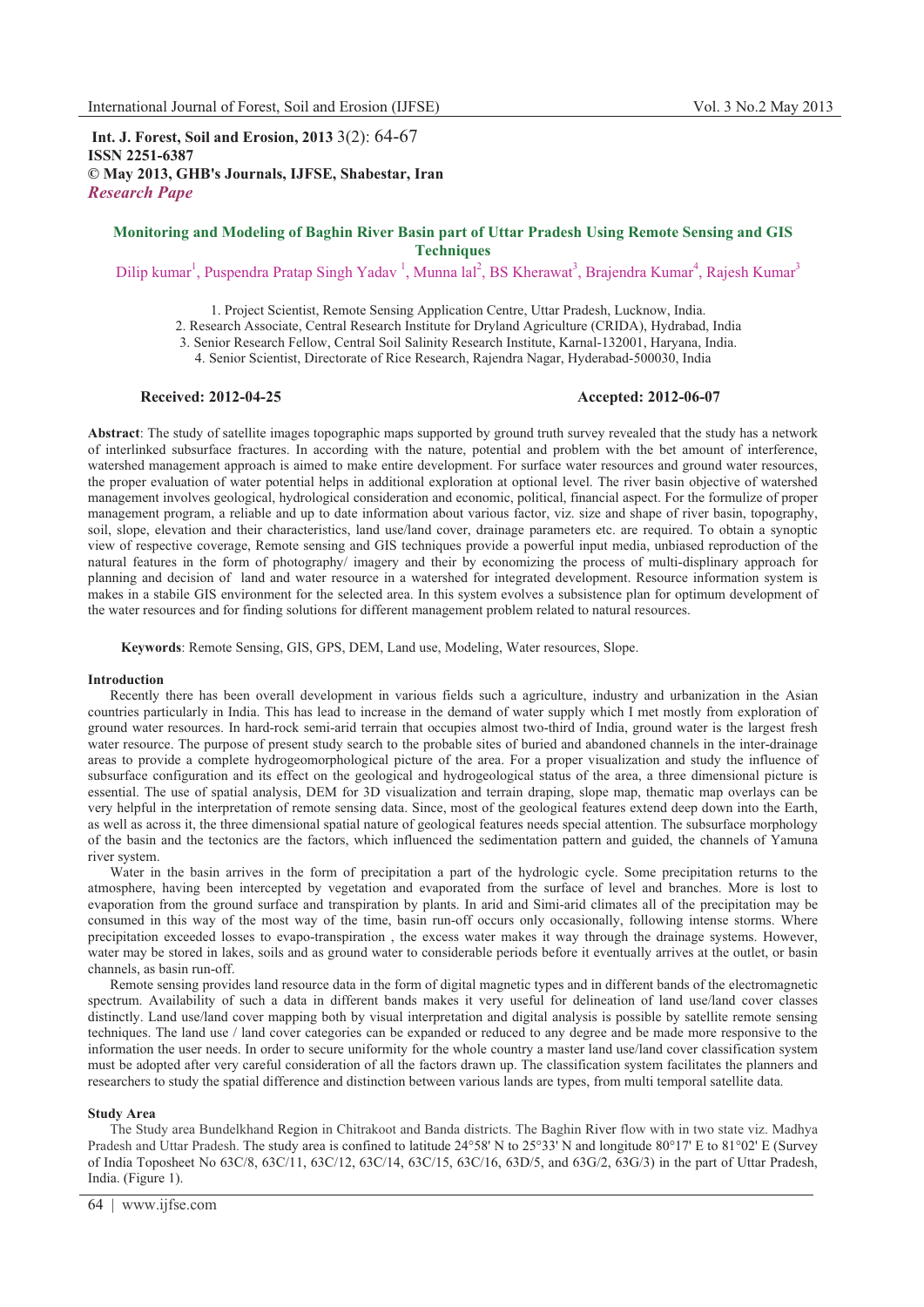#### **Material and Method:**

The data acquired for the present study comprised topographic map and satellite imagery details. For mapping the extent of the Baghin river basin part of Uttar Pradesh as it stood at the 1971 level, Survey of India Topographic map 63C/8, 63C/11, 63C/12, 63C/14, 63C/15, 63C/16, 63D/5, and 63G/2, 63G/3 was used. Modis, Landset and SRTM data made freely available under NASA sponsored Global Land Cover Facility (GLCF). For Modis and Landset satellite data was used to land use and land cover mapping and SRTM 90 Meter Digital Elvatation Model (DEM) data was used slope map. The available FCCs are combination of bands 742(Band 7: 2.08-3.35 um; Band 4: 0.76-0.90 um; Band 2: 0.52-0.60 um).

The topographic map of Baghin River basin on 1:50,000 scales was groreferenced using Erdas Software. The extent of the urban area of Baghin River basin as it stood in 1971 was Vectorized from the survey of India topographic map, Cultural features viz., roads and drainage were also vectorized. Various Classifications of the Modis and Land set Satellite data, in conjunction with comprising of several units field checks in the core and fringe areas, provide the basic for identification and delineation of basin areas. For delineation of Land use / Land cover Mapping used Modis and Land set Satellite data were enhanced in different ways using Erdas Software. All images were Georeferenced using coordinate of well established GCPs from the survey of India toposheets on scale of 1:250,000 and 1:50,000.<br>  $\frac{61°300°}{61°300°}$   $\frac{72°00°}{72°00°}$   $\frac{82°300°}{32°00°}$ 



**Figure 1: Location map of the Baghin River Basin Part of Uttar Pradesh, India** 

The purpose of classification was aimed at identification of the geomorphological, river meandering, urban and rural structure and its evolution rather than mapping of typical land use/ land cover classes, slope, Elevation of basin area and watershed management. Visual interpretation techniques of satellite data were used to interpret and delineate the land use classes. Due consideration was given to delineate the broader levels of land use areas within the Baghin River Basin part of Uttar Pradesh. For classification of land cover, ground data collection was considered an essential exercise, where by relationships between different ground features and their corresponding spectral signature was established. A handheld GPS receiver was used for determining the location of different land cover classes in the field and relating these with pixel clusters in image to identify their spectral characteristics. In addition to relating spectral signatures with land use type, ground data collected through field surveys provided the basic for determination of accuracy of manual classification and identification of empirical relationships between surface properties and satellite observations. Hence, the collection of an unbiased data set for ground information was imperative for successful image classification and interpretation.

#### **Geomorphology:**

Regional and local geomorphology is well depicted in satellite images. False colour composites of the original bands and principal component images have been used for the interpretation of the geomorphic features. Geomorphic features and structural details from Satellite images were interpreted for identifying ground water and facilitated the location of recharge zones and ground water conditions. Various geomorphic features have been identified in the image using remote sensing keys. The area has been divided into major geomorphic units with their associated landforms.

- 1. Stable alluvial remnants with dense vegetation.
- 2. Ravinous tract along Baghin River and its tributaries<br>3. Low structural-cum-denudational hills.
- Low structural-cum-denudational hills.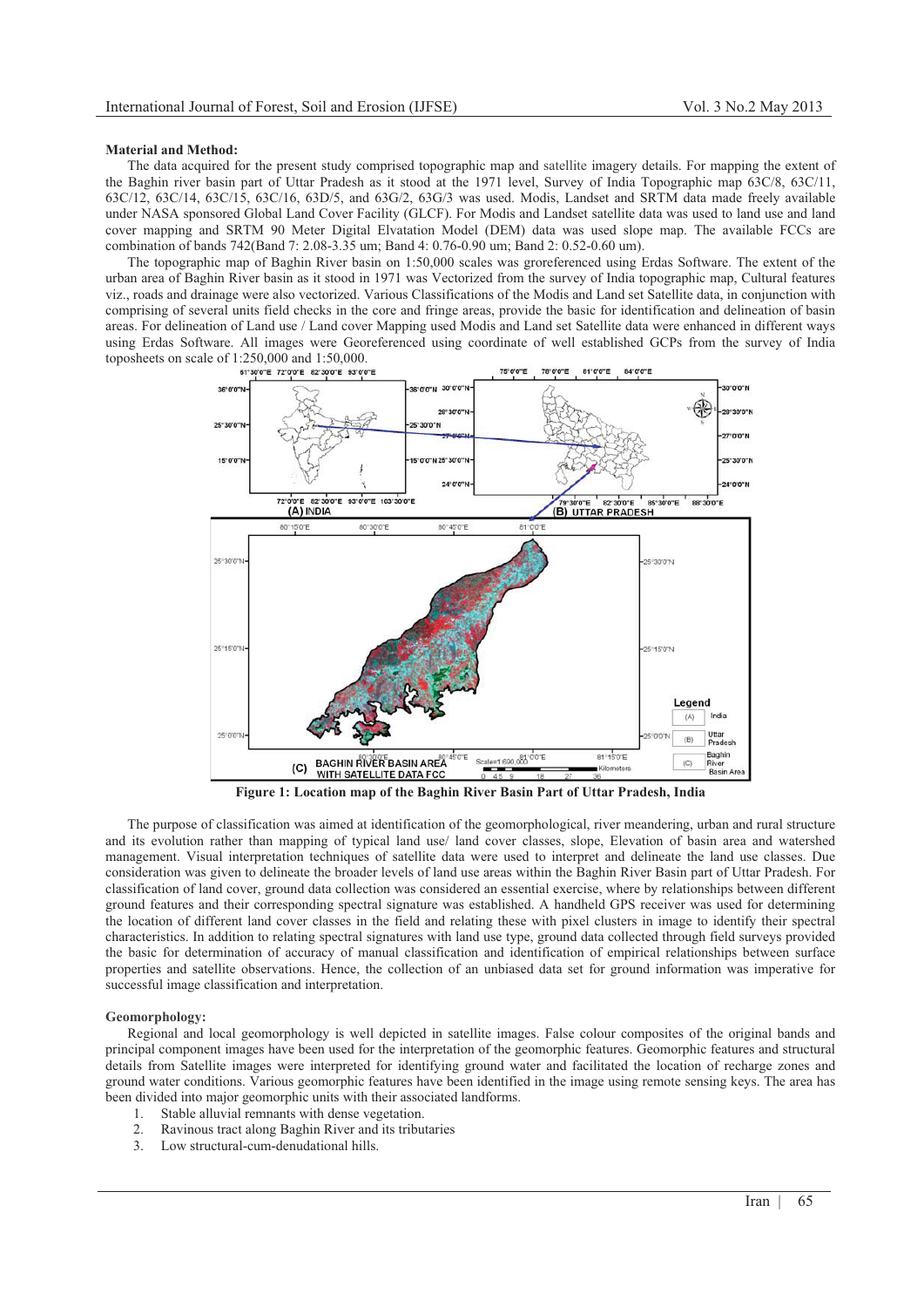

# **Drainage:**

Baghin River is the main river with complete drainage system, draining there water to the whole area and responsible for agro-economic growth, biodiversity, habitation and livelihood. This drainage system is expressive for river basin and watershed management. The drainage system is formed with different streams and streamlets (Figure 2a, b).



**Figure 2b: Digital Elevation model of baghhin river basin part of Utter Pradesh, India**

**Soil:**

Soil is a natural body consisting of layers of mineral constituents of variable thicknesses, which differ from the parent materials in their morphological, physical, chemical, and mineralogical characteristics. Strictly speaking, soil is the depth of regolith that influence and have been influenced by plant roots. There are four types of soils in the area namely- (i) Clay Lome (ii) Loamy (iii) Silty Loam (iv) Exposed Rocks (Figure 3).